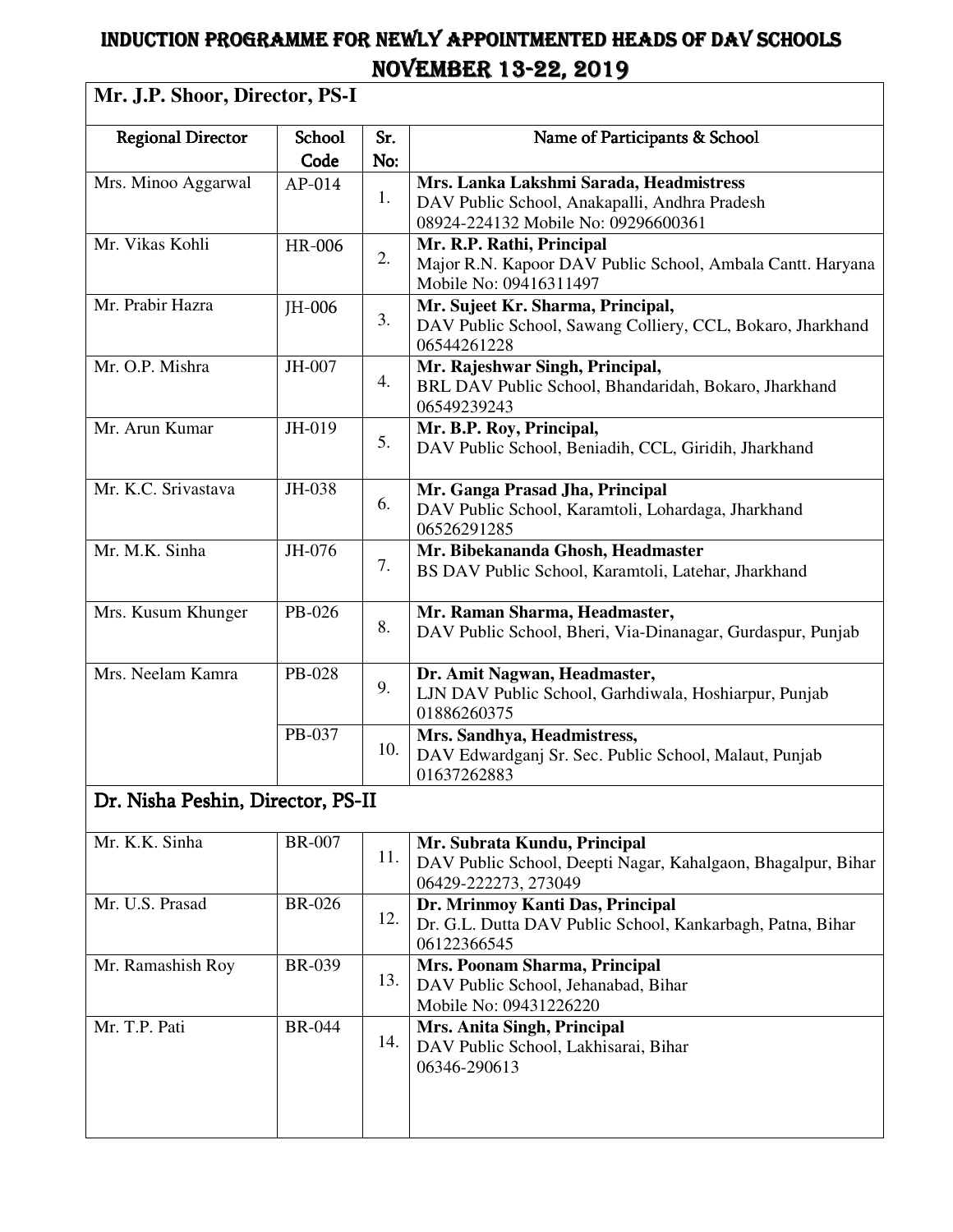| Mr. S.K. Jha             | <b>BR-054</b> | 15. | Mrs. Mitali Mukherjee, Principal<br>DAV Public School, Thawe, Gopalganj, Bihar<br>06156-276365                            |
|--------------------------|---------------|-----|---------------------------------------------------------------------------------------------------------------------------|
|                          | <b>BR-078</b> | 16. | Mr. Manoj Kr. Jha, Headmaster<br>DAV Public School, Khabra, Muzaffarpur, Bihar                                            |
| Chandigarh               | $Ch-0$        | 17. | Mrs. Reena Singh, Headmistress<br>DAV Public School, Sector-39D, Chandigarh                                               |
|                          | DL-036        | 18. | Mrs. Sanjana Bakshi Datta, Headmistress<br>DAV Public School, Sector-IX, R.K. Puram, New Delhi<br>011-26175924            |
| Mr. S.S. Chaudhary       | HR-089        | 19. | Mr. Arun Verma, Headmaster<br>DAV Police Public School, Palwal, Faridabad, Haryana<br>Mobile No: 09050362033, 09560532005 |
|                          | HR-091        | 20. | Mr. Balwant Singh, Headmaster<br>DAV Police Public School, Nuh, Mewat, Haryana                                            |
| Without RD's             | $HR-0$        | 21. | Mrs. Shailender Kaur, Headmistress<br>DAV Public School, DLF, Kamla Nagar, Rohtak, Haryana                                |
| Mrs. Sujata Sahoo        | OR-016        | 22. | Mr. Sanjeeb Kr. Sahu, Principal<br>DAV Public School, PPL Township, Paradeep, Odisha                                      |
|                          | OR-044        | 23. | <b>Mrs. Bindushree Mohanty, Headmistress</b><br>DAV Public School, Paradeep Port, Paradeep, Odisha                        |
| Mrs. Papiya Mukherjee    | WB-011        | 24. | Mrs. Lopa Chatterjee, Principal<br>DAV Model School, IIT, Kharagpur, WB<br>03222-277102                                   |
|                          | WB-020        | 25. | Mrs. Susan Jachuck,<br>DAV Model School, KSTP, Asansol. Burdwan, WB                                                       |
| Mrs. J. Kackaria, PS-III |               |     |                                                                                                                           |
| Mr. G.K. Bhatnagar       | HP-051        | 26. | Mrs. Lata Thakur, Principal<br>DAV Sr. Sec. Public School, Narwana Yol, Kangra, HP<br>01892-236120                        |
| Dr. V. Singh, PS         |               |     |                                                                                                                           |
|                          | PB-004        | 27. | Mr. Anoop Chauhan, Headmaster<br>HM DAV Public School, Malwal Road, Ferozepur City, Punjab<br>01632-221281, 225658        |
| Mr. Pramod Kr Khursija   | PB-006        | 28. | Mr. Sukhdev Singh,<br>DAV Public School, Haripura, Punjab<br>Mobile No: 09417253130                                       |
| Mr. A.K. Sharma          | RJ-003        | 29. | Mrs. Pallavi, Principal<br>SGS DAV Cent. Public School, Hanumangarh, Rajasthan<br>01552-264640, 231640                    |
| Mrs. Sarita Ranjan       | RJ-022        | 30. | Mr. Harish Pal, Headmaster<br>DAV Kalisindh Thermal Public School, Jhalarpatan, Jhalawar,<br>Rajasthan                    |